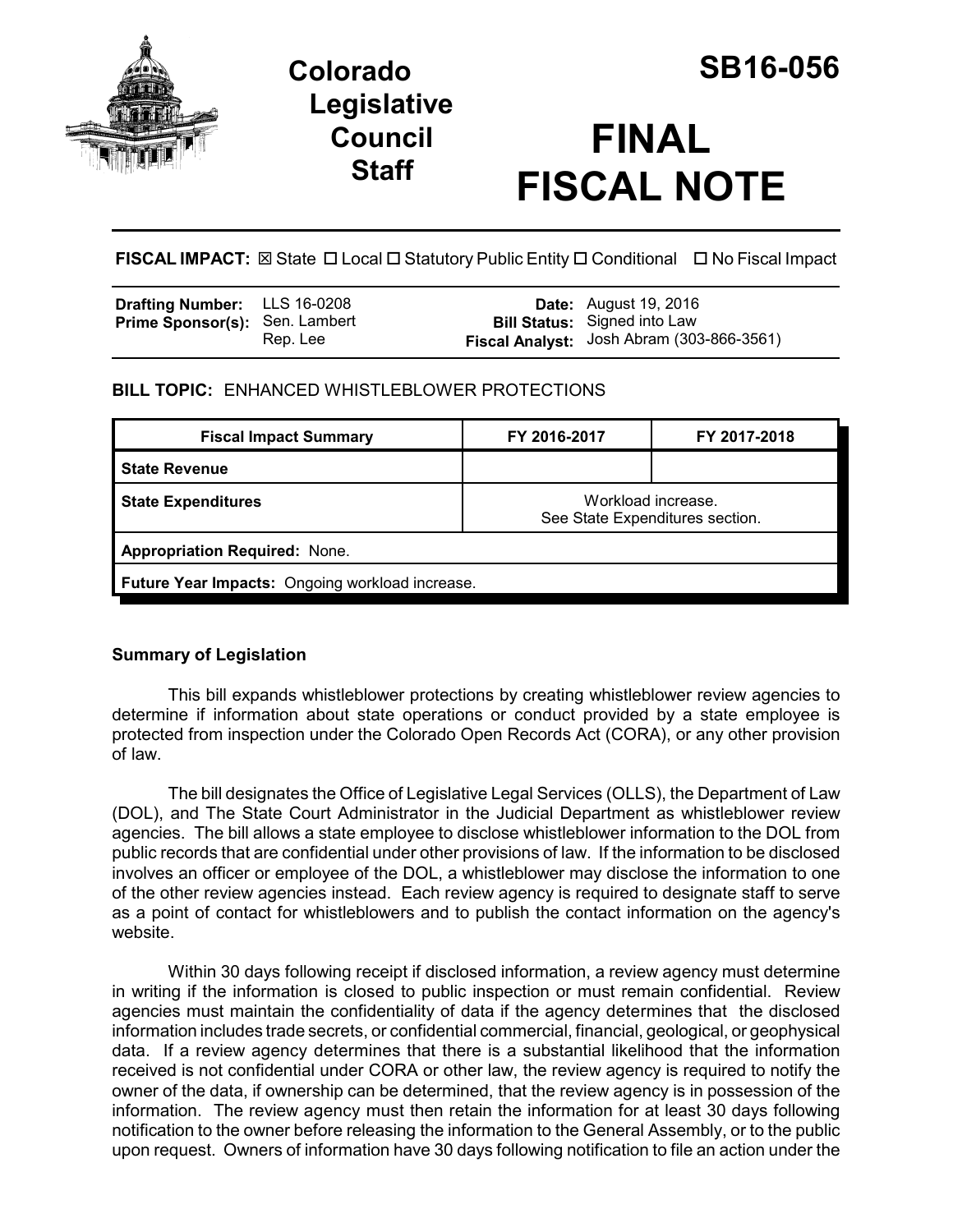August 19, 2016

Colorado Rules of Civil Procedure, if the owner believes release of the information will harm him or her. A review agency may confer with and transfer the information to the entity having jurisdiction or authority to investigate any allegation of unlawful behavior.

The governor is required to convene a working group on broadening protections for state employee whistleblowers who may be required to disclose confidential information. The working group consists of representatives of the governor's office, the DOL, and OLLS. The working group will examine the whistleblower protection laws of the federal government and of other states and compare those laws to Colorado's whistleblower protection law as outlined in the bill. The working group must determine the means to broaden whistleblower protections for situations where the subject of whistleblowing involves confidential information that would need to be disclosed. No later than November 1, 2016, the working group shall report its recommendations to the committee on legal services and to the joint budget committee of the general assembly.

The bill is repealed, effective July 1, 2018.

#### **Background**

The State Court Administrator (SCA) in the Judicial Department provides administrative support and services to the trial and appellate courts to assist them in providing forums to resolve disputes. It also supports the management of probation services and offender rehabilitation.

#### **State Expenditures**

*Beginning with FY 2016-17, workload is increased in the Department of Law, the Judicial Department, and the OLLS.* Whistleblowers must provide information to the DOL unless the disclosed information concerns executives or employees of the DOL, in which case information may be disclosed to one of the other whistleblower review agencies.

*Department of Law (DOL).* Assuming the DOL reviews at least one whistleblower case annually, workload increases to coordinate an analysis of the disclosed information, review the information to determine confidentiality, and prepare the required notifications. Although this is expanded workload for the department, staff capacity is estimated as sufficient to implement the bill within existing appropriations. If the bill encourages more state employees to become whistleblowers, the cost to the DOL will increase. Any need for additional appropriations in the department will be handled during the annual budget process.

*Judicial Department.* The SCA will have increased workload costs for each instance of whistleblower disclosure that concerns officers or employees of the DOL. Each instance is assumed rare and the Judicial Department will only be affected should a whistleblower choose to disclose to the SCA. The Judicial Department does not require additional appropriations to serve as a whistleblower review agency.

*Office of Legislative Legal Services.* Similar to the SCA, the OLLS will only have increased workload costs for each instance of whistleblower disclosure that concerns officers or employees of the DOL. Each instance is assumed rare and the OLLS will only be affected should a whistleblower choose to disclose to the OLLS. The office does not require additional appropriations to serve as a whistleblower review agency.